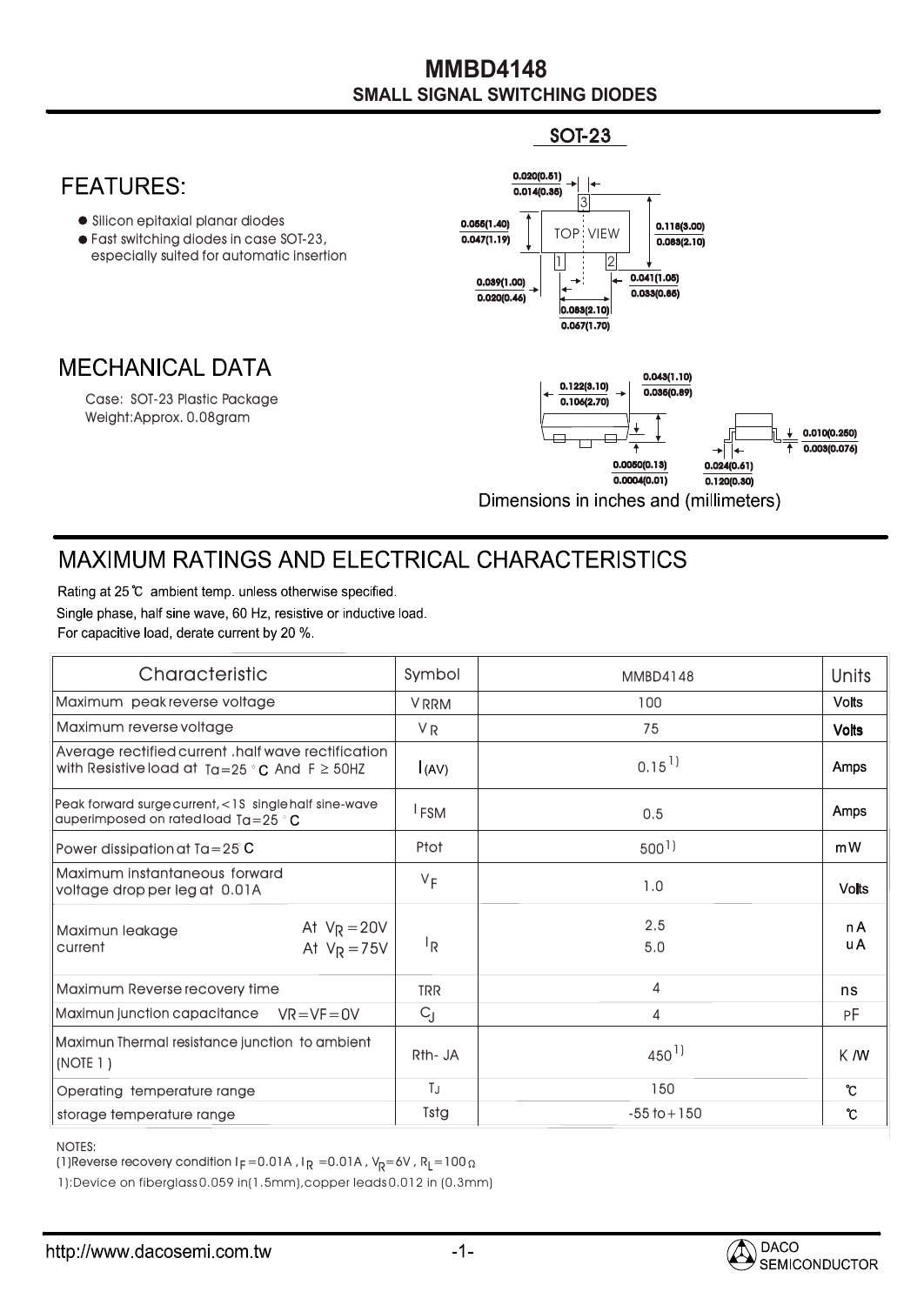## RATINGS AND CHRACTERISTIC CURVES MMBD4148

Device Marking

| Item     | Marking | Eqivalent Circuit diagram |
|----------|---------|---------------------------|
| MMBD4148 | 5L      |                           |



FIG 2: DYNAMIC FORWARD RESISTANCE  $\Omega$ **VERSUS FORWARD CURRENT**  $10^{-4}\,$ | |<br>Tj<sub>=</sub> 25 ℃ 5  $i=1KHz$ 2  $10^{-3}$ 5  $\mathbf{r}$ 2  $10^{-2}$ 5 2  $10\,$ 52  $\mathbf{1}$  $10^{-2}$  $10$   $^{\text{-}1}$  $10^{-2}$  mA  $\bar{1}$  $\overline{10}$ ŀ